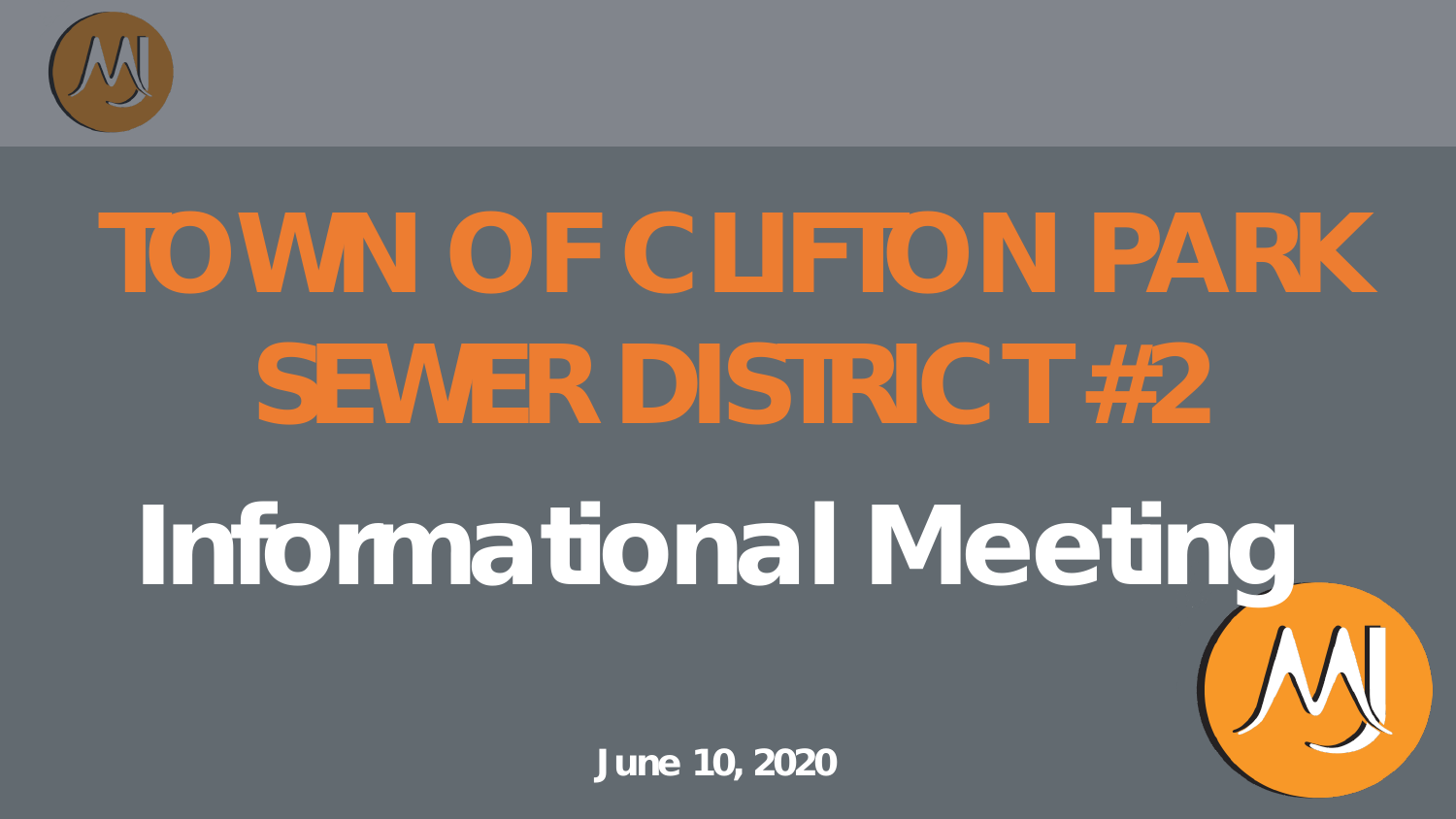



- **Introduction/Background**
- **Benefited Properties and Boundaries**
- **Overview Wastewater Collection System**
- **User Costs Components**
- **Current and Proposed Costs**
- **Next Steps**
- **Contact Information**

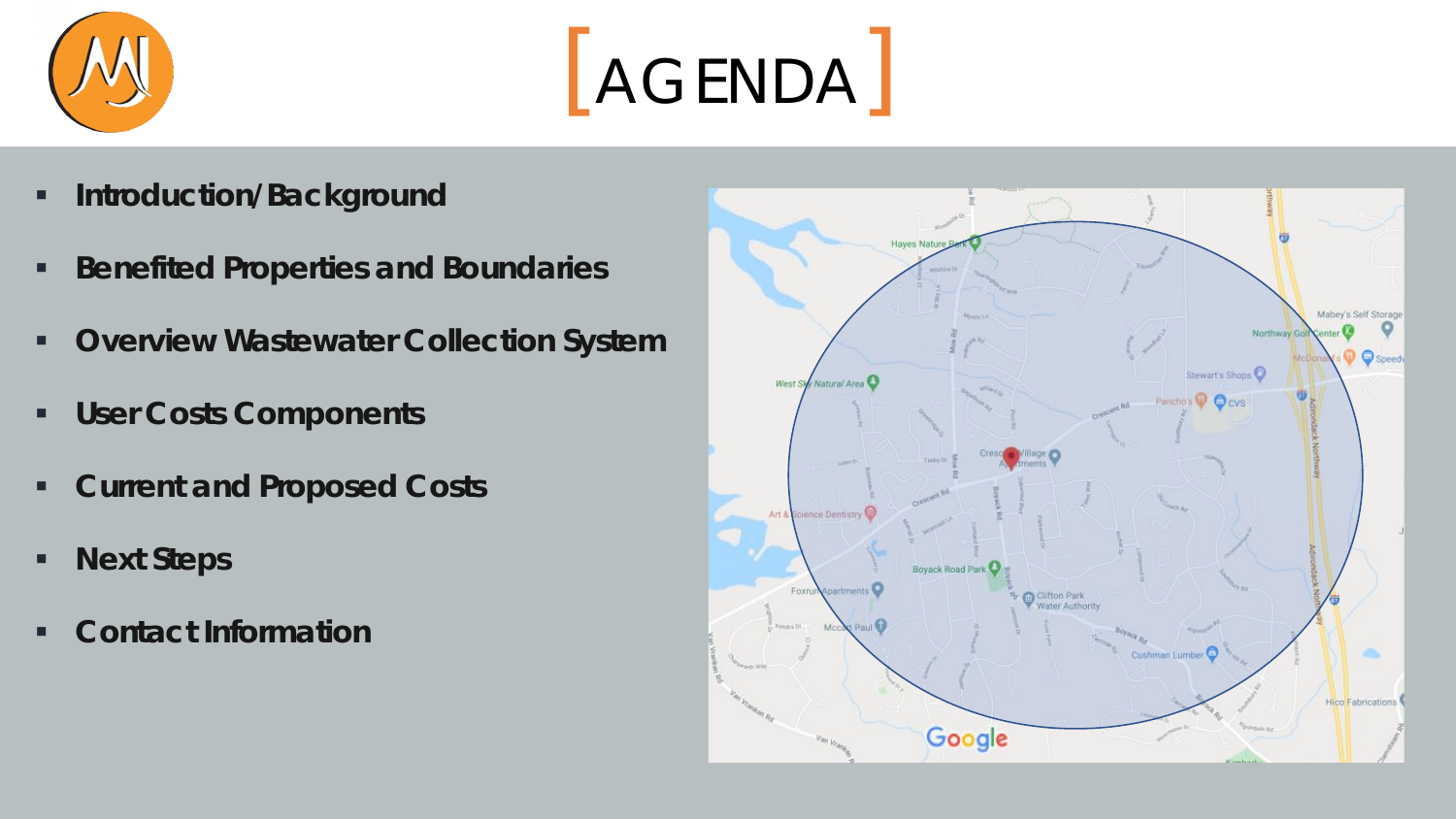

### [INTRODUCTION/BACKGROUND]

### **MJ Engineering and Land Surveying, P.C.**

**Walter Lippmann PE, Project Manager** 

#### **Crescent Waste Treatment Corporation (CWTC)**

- CWTC has owned and operated the wastewater collection system since the 1970's.
- In April 2020, CWTC notified the Town that they will be abandoning their system and turning over the operations and ownership to the Town in accordance with Section 119 of Town Law.
- As part of the take over process, the Town needs to formerly establish a Town sewer district to encompass this currently service area.

#### **CRESCENT WASTE TREATMENT CORP.**  $20$

| 20 Corporate Woods Boulevard | phone (518) 434-2519 |
|------------------------------|----------------------|
|                              |                      |
| Albany, NY 12211             | fax (518) 207-0319   |
|                              |                      |

April 20, 2020

Hon. Philip Barrett, Supervisor Town of Clifton Park Clifton Park Town Hall 1 Town Plaza Clifton Park, NY 12065

Re: Crescent Waste Treatment Corp. ("CWTC")

Dear Supervisor Barrett:

As we discussed, this is to confirm that it is the desire of CWTC to turn over operation and ownership of the sewage collection system presently maintained by CWTC to the Town.

We look forward to working with you and should you need anything from us in that regard, please do not hesitate to contact us.

Thank you very much.

Yours truly,

Crescent Waste Treatment Corp.

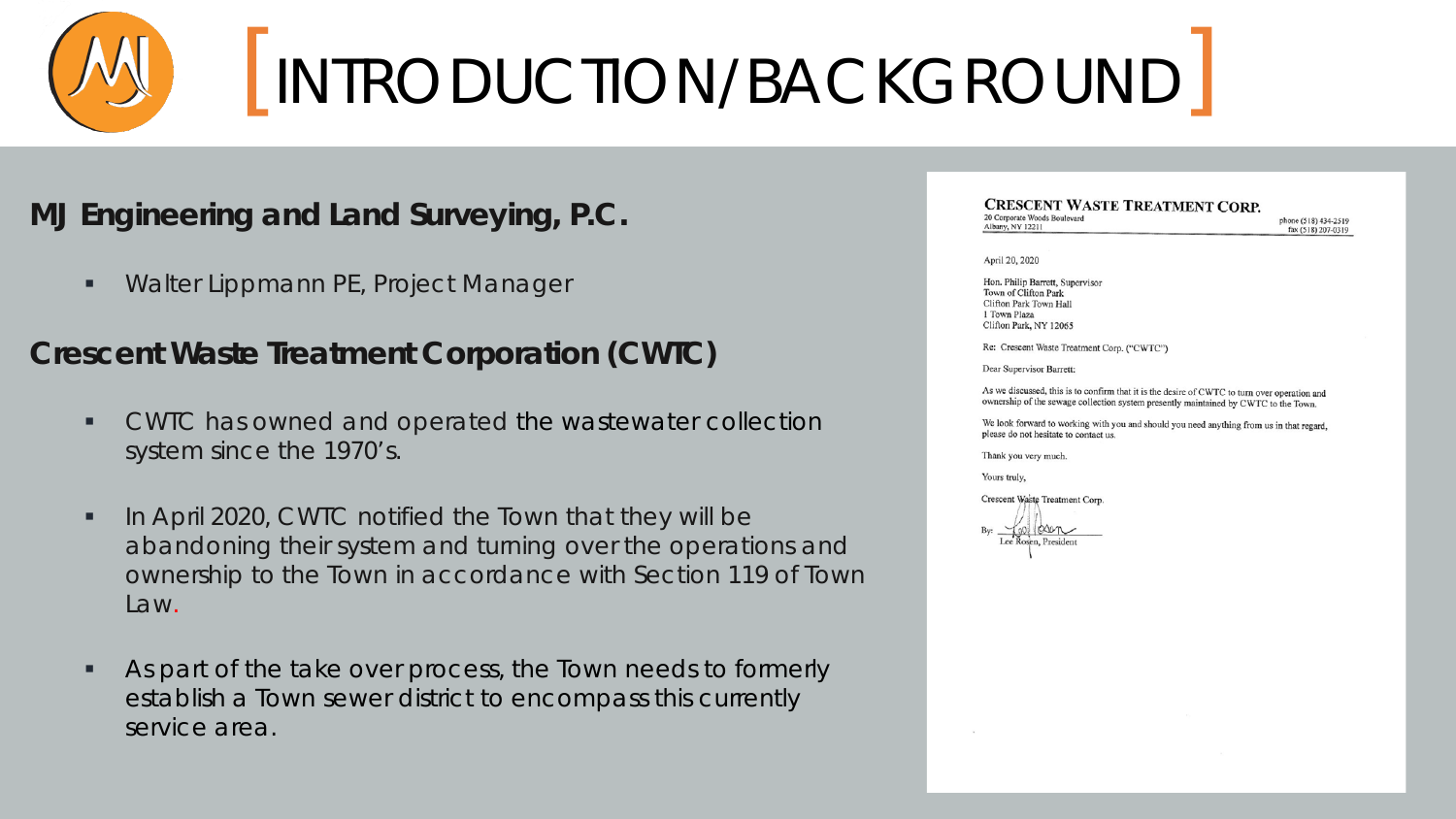**WEBOURDER PROPERTIES/BOUNDARIES** 



| <b>Involved Streets</b> |
|-------------------------|
|-------------------------|

• Mohawk Trl

• Mystic Ln • Oakwood Blvd • Okemo Ct • Old Coach Rd Parkwood Dr • Pico Rd

Stockton Ct

• Sugarbush Rd • Tekakwitha Ct **Trevor Ct** 

Westchester Dr • Willard Dr

|           | <b>Afton Ct</b>        | Irene Dr     |
|-----------|------------------------|--------------|
| $\bullet$ | Algonquin Rd           | Jamison Dr   |
| $\bullet$ | <b>Amity Pointe Ct</b> | Jonathan Dr  |
| $\bullet$ | Archer Dr              | Kimberly Ct  |
| $\bullet$ | Barkwood Ln            | Kline Ct     |
| $\bullet$ | Bonneau Rd             | Laurence Dr  |
| $\bullet$ | Boyack Rd              | Lexington Ct |
| $\bullet$ | <b>Brenden Ct</b>      | Lexington Dr |
| $\bullet$ | <b>Briarfield Dr</b>   | Longwood Dr  |
|           | Carriage Rd            | Mc Intosh Ln |

- Carriage Rd
	- Christinamarie Dr • Merrall Dr • Moe Rd
- Cobble Ct
	- Compton Rd
	- Cortland Blvd • Montgomery Way
- Crescent Rd
- Daniel Lill Ct Devon Ct
- Dorsman Dr
- Earl Ct
	- East Haystack Rd
	- **Equinox Ct** Southbury Rd
	- Fenimore Dr Springwood Ct
- Forest Pointe Dr
	- Forest Pointe Dr S Stoney Creek Dr
- Foxwood Dr S
	- Grant Hill Ct
- Grant Hill Rd
	- Greenridge Dr • Walnut Dr Westchester Ct
	- Grissom Dr
- Hawthorn Ct
- Haystack Rd
- Hiawatha Dr
- Huntwood Dr

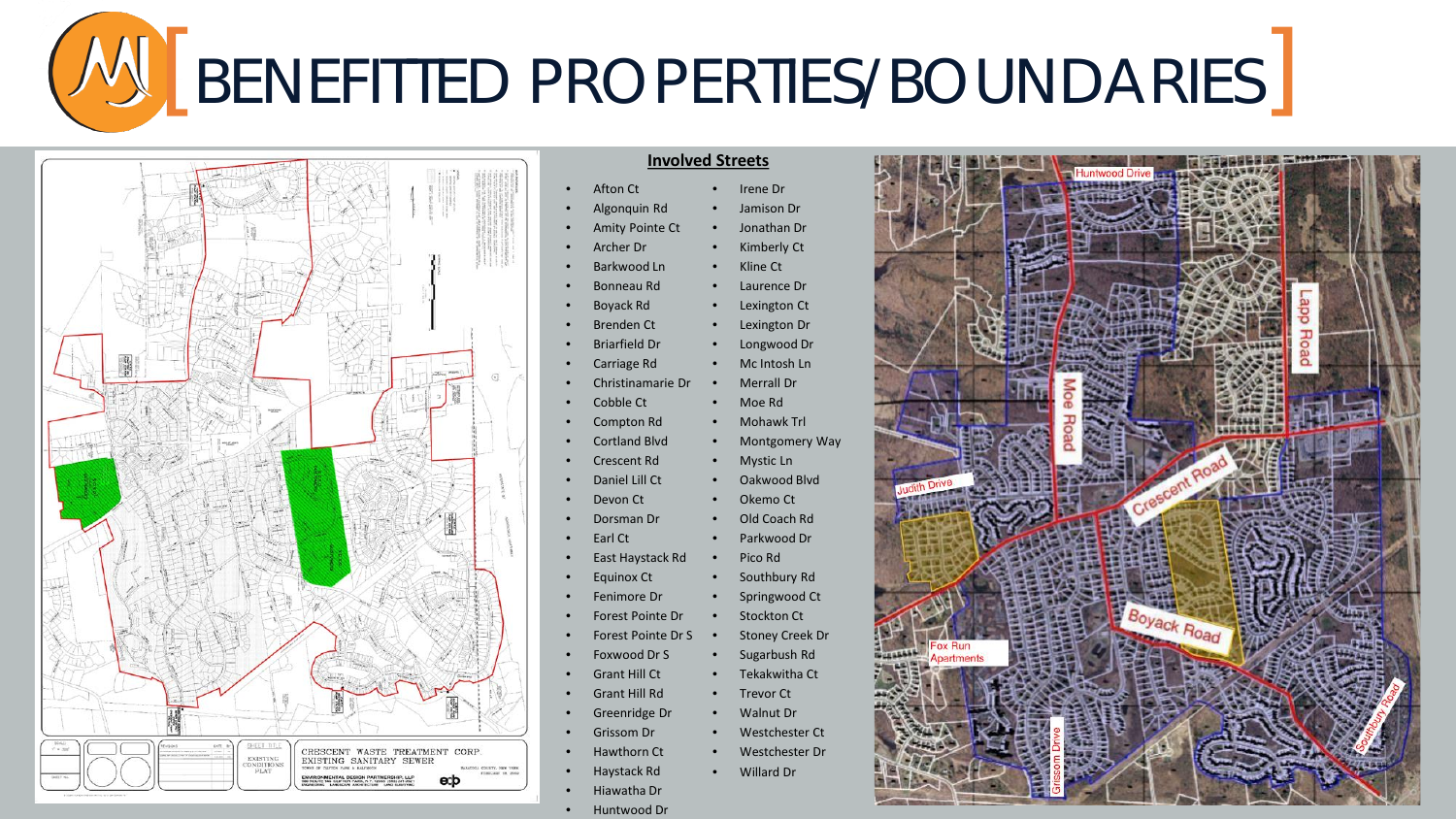

#### **Existing Collection System (current status)**

- Privately owned and operated by the Crescent Waste Treatment Corporation
	- 67,000 linear feet of 8-inch gravity sewer
	- 12,000 linear feet of force main
		- 1,750 linear feet of 1.5" force main
		- 1,800 linear feet of 2" force main
		- 2,700 linear feet of 4" force main
		- 5,500 linear feet of 6" force main
	- 5 pump stations
	- 350 sanitary manholes

#### **Treatment**

Provided by the Saratoga County Sewer District No. 1

#### **Rules and Regulation**

CWTC

#### **Proposed Collection System (after July 15th)**

- *Owned and operated by the Town of Clifton Park Sewer District No. 2*
	- 67,000 linear feet of 8-inch gravity sewer
	- 12,000 linear feet of force main
		- 1,750 linear feet of 1.5" force main
		- 1,800 linear feet of 2" force main
		- 2,700 linear feet of 4" force main
		- 5,500 linear feet of 6" force main
	- 5 pump stations
	- 350 sanitary manholes

#### **Treatment** (no change)

**Provided by the Saratoga County Sewer District No. 1** 

#### **Rules and Regulations**

*Town of Clifton Park Sewer Use Law (Section 169)*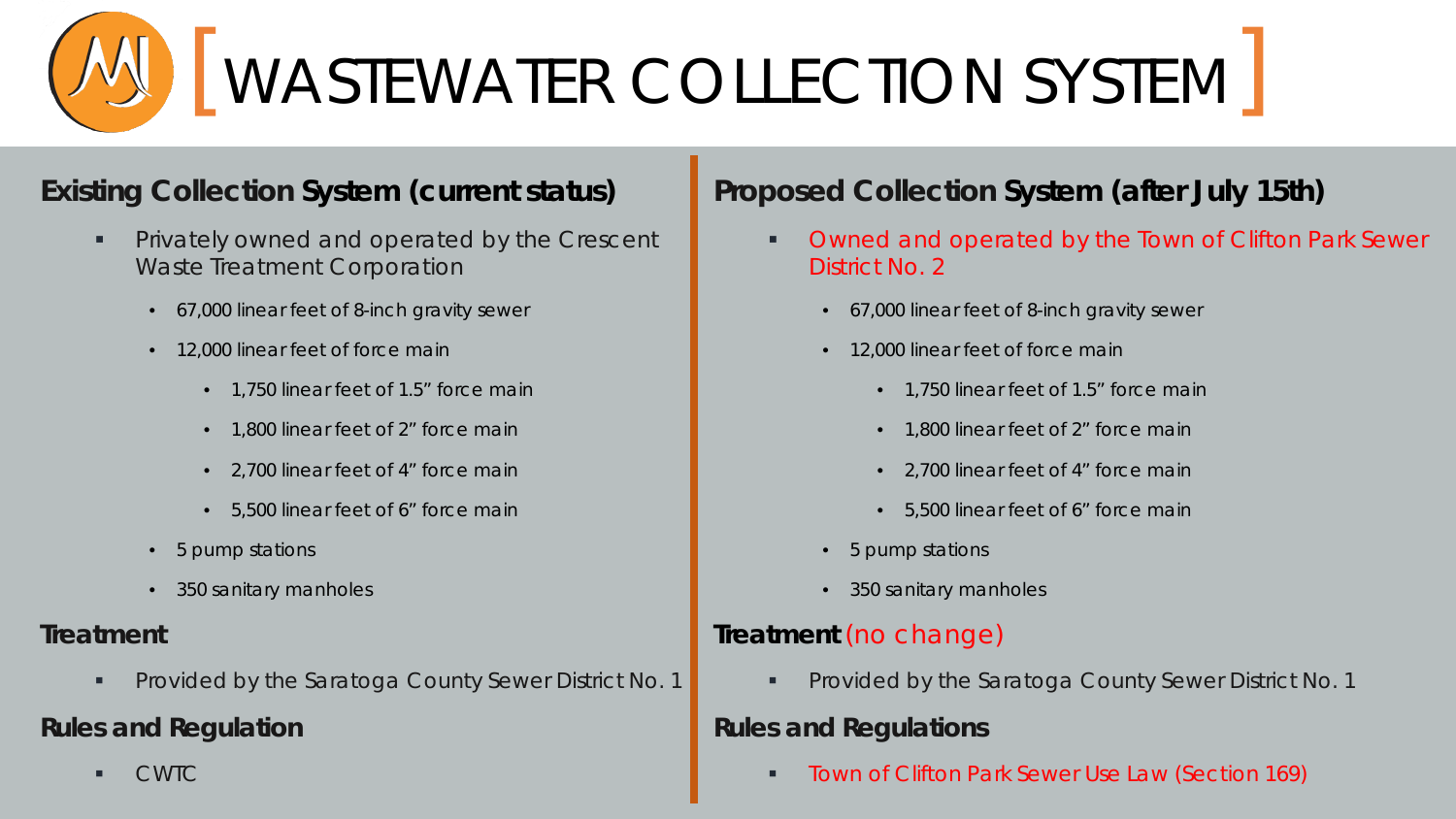

### [USER COSTS COMPONENTS]

- **First-Year User Costs (comprised of two components, debt service and operation and maintenance)**
	- **Debt Service Costs**
		- At this time, the Town will be taking over the system from CWTC without completing any capital upgrades. Therefore, there is no debt service associated with this district formation. Should the Town observe any deficiencies in the wastewater infrastructure in the future, capital improvements may be required.

#### **Operation and Maintenance Costs (O&M)**

- Users are responsible for costs related to the operation and maintenance of the collection system, pumping stations and treatment.
	- **Town of Clifton Park (Collection System O&M)**
	- **Saratoga County Sewer District (Treatment O&M)**
- **Connection Fees**
	- Customers currently connected will not be charged a connection fee.
	- Currently there are parcels within the proposed boundaries that utilize a private septic system. Should these parcels wish to connect to the municipal sewer in the future, a connection fee will be assessed. This includes new development as well.
		- **51,000 Connection fee Town Code Section 169, Article XI Charges**
		- **S50 Permit Fee**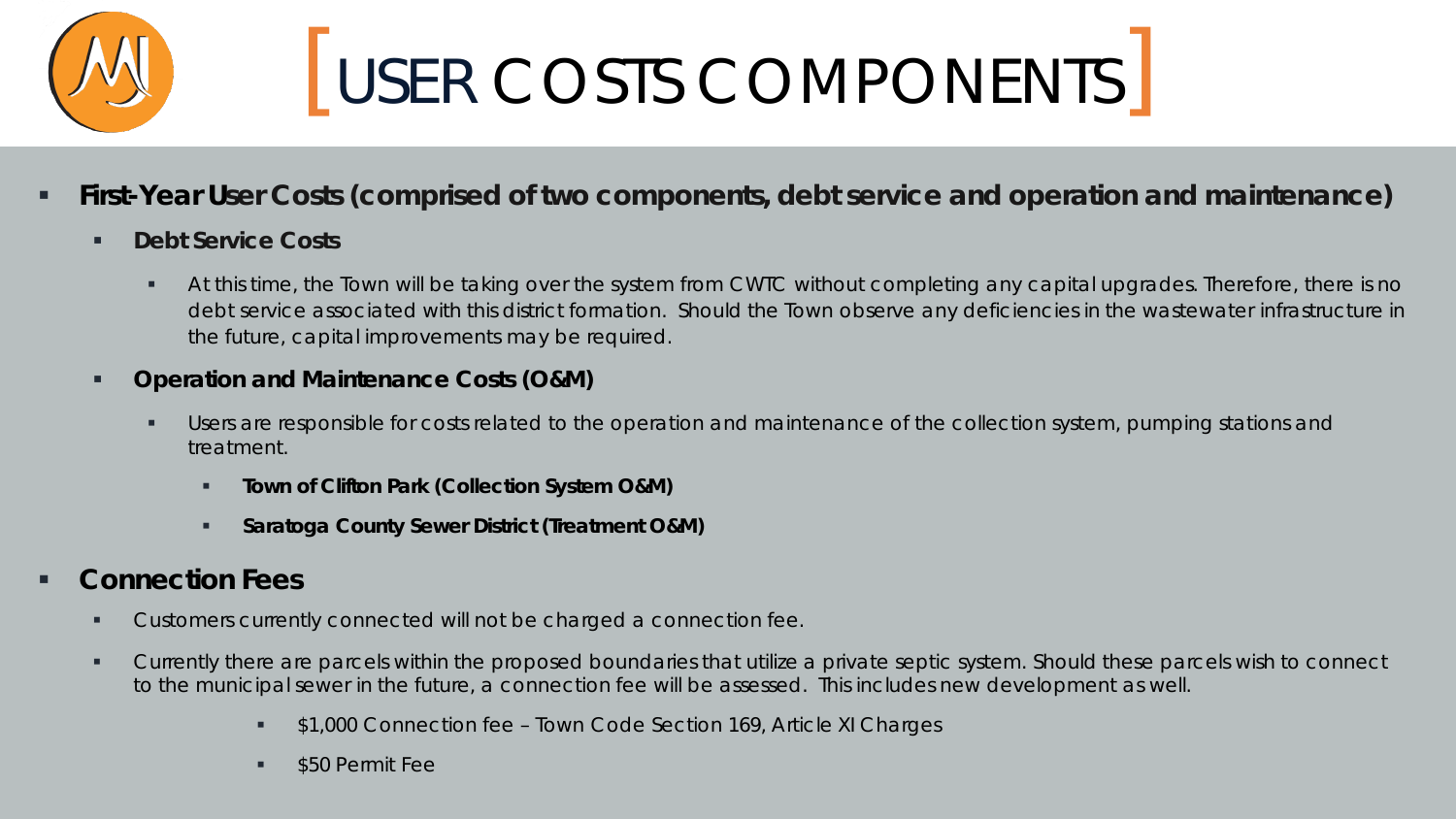

### [CURRENT & PROPOSED COSTS]

#### **Current CWTC Costs**

- **Collection System**
	- **Billed quarterly by CWTC**
	- \$44.46 per unit
- **Treatment** 
	- Billed annually on the Town/County tax bill
	- **\$255.50 per unit 2020 Rate**

#### **Proposed Clifton Park Sewer District No. 2 Costs**

- **Collection System** 
	- Billed quarterly by the Town for the remainder of 2020 (Q3 & Q4)
		- $\bullet$  \$41.55 per unit

\*The cost of the MPR is to be paid solely by Crescent Waste us

**Starting in 2021 – Billed annually on the Town/County tax bill** 

\*\* \$175 per unit - Projected 2021 charge - to be similar to Town

- **Treatment**
	- Will continue to be billed annually on the Town/County tax bill \$2 rates set by County)

|                                                                                                      |                                                                              |           |                    |                                          |                                                |                                                               |                                            |                                                                                    |                                    | Print Bill                   |                                         |                                 |
|------------------------------------------------------------------------------------------------------|------------------------------------------------------------------------------|-----------|--------------------|------------------------------------------|------------------------------------------------|---------------------------------------------------------------|--------------------------------------------|------------------------------------------------------------------------------------|------------------------------------|------------------------------|-----------------------------------------|---------------------------------|
| <b>Crescent Waste Treatment Corp.</b>                                                                |                                                                              |           |                    |                                          |                                                |                                                               |                                            |                                                                                    |                                    |                              |                                         |                                 |
| <b>C/O CFO For Hire</b>                                                                              |                                                                              |           |                    |                                          | Invoice                                        |                                                               |                                            |                                                                                    | Collection: Town & County 2020     |                              |                                         |                                 |
| <b>26 Computer Drive West</b><br>Albany, NY 12205                                                    |                                                                              |           |                    |                                          |                                                |                                                               | Fiscal Year Start: 1/1/2020                |                                                                                    | <b>Fiscal Year End: 12/31/2020</b> |                              | Warrant Date: 12/31/2019                |                                 |
|                                                                                                      |                                                                              |           |                    | Invoice Date:                            | Invoice #:                                     |                                                               | Total Tax Due (minus penalties & interest) | \$0.00                                                                             |                                    |                              |                                         |                                 |
|                                                                                                      |                                                                              |           |                    | 4/1/2020                                 | 127468                                         |                                                               |                                            |                                                                                    |                                    |                              |                                         |                                 |
|                                                                                                      |                                                                              |           |                    |                                          |                                                | Entered                                                       | Posted                                     | <b>Total</b><br><b>Tax Amount</b> Penalty                                          |                                    | Sureharge Via                | Type                                    |                                 |
|                                                                                                      |                                                                              |           |                    |                                          |                                                | 1/25/2020                                                     | 1/25/2020                                  | \$1,161.52<br>\$1,161.52                                                           | \$0.00                             |                              | \$0.00 Mail Full Payment - Bank Payment |                                 |
| Bill To:                                                                                             |                                                                              |           |                    | Keep this portion for your records.      |                                                |                                                               |                                            |                                                                                    |                                    |                              |                                         |                                 |
|                                                                                                      |                                                                              |           |                    |                                          |                                                |                                                               | Tax Bill #                                 | <b>SWIS</b>                                                                        |                                    | Tax Map #                    |                                         | <b>Status</b><br>Payment Posted |
|                                                                                                      |                                                                              |           |                    |                                          |                                                |                                                               | <b>Address</b>                             |                                                                                    | Municipality                       |                              | School                                  |                                 |
|                                                                                                      |                                                                              | Due Date  | <b>Balance Due</b> |                                          | Amount Paid                                    |                                                               |                                            |                                                                                    |                                    |                              | Shenendehowa                            |                                 |
|                                                                                                      |                                                                              | 4/15/2020 |                    | \$44.46                                  |                                                |                                                               |                                            |                                                                                    |                                    |                              |                                         |                                 |
|                                                                                                      |                                                                              |           |                    |                                          |                                                | Owners                                                        |                                            | <b>Property Information</b><br><b>Roll Section:</b>                                |                                    | <b>Full Market Value:</b>    | <b>Assessment Information</b>           | 215094.00                       |
| Date                                                                                                 | Description                                                                  |           |                    |                                          | Amount                                         |                                                               |                                            | <b>Property Class:</b>                                                             | 1 Family Res                       | <b>Total Assessed Value:</b> |                                         | 114000.00                       |
| 4/1/2020<br>Quarterly Sewer Service<br><b>Sales Tax 7%</b>                                           |                                                                              |           |                    |                                          | 41.55<br>2.91                                  |                                                               |                                            | Lot Size:                                                                          | 0.32                               | Uniform %:                   |                                         | 53.00                           |
|                                                                                                      |                                                                              |           |                    |                                          |                                                |                                                               |                                            |                                                                                    |                                    |                              |                                         |                                 |
|                                                                                                      | 2nd Quarter - 04.01.20 - 06.30.20                                            |           |                    |                                          |                                                |                                                               |                                            |                                                                                    |                                    |                              |                                         |                                 |
|                                                                                                      |                                                                              |           |                    |                                          |                                                |                                                               |                                            |                                                                                    |                                    |                              |                                         |                                 |
|                                                                                                      | For BILLING questions, please call 518-690-0621                              |           |                    |                                          |                                                | <b>Description</b>                                            |                                            | <b>Tax Levy</b>                                                                    | Percent<br>Chang                   | <b>Taxable Value</b>         | Rate                                    | <b>Tax Amount</b>               |
|                                                                                                      | For SEWER EMERGENCIES, please call (518) 434-2519 - 24/7                     |           |                    |                                          |                                                | <b>GENERAL COUNTY</b>                                         |                                            | 2190293                                                                            | $-7,4000$                          | 114000.000                   | 0.06452600                              | \$7.36                          |
|                                                                                                      | For SEWER LINE questions, please call \$18-877-0102, ext. 101.               |           |                    |                                          |                                                | <b>NYS MANDATES</b>                                           |                                            | 62927257                                                                           | 3,8000                             | 114000.000                   | 4.26599500                              | \$486.32                        |
|                                                                                                      |                                                                              |           |                    |                                          |                                                | <b>HIGHWAY</b><br>Ambulance district                          |                                            | 750101<br>637482                                                                   | 3,9000<br>5,0000                   | 114000.000<br>114000.000     | 0.30816600<br>0.25194500                | \$35.13<br>\$28.73              |
|                                                                                                      | If you are moving, please call our billing office prior to closing for final |           |                    |                                          |                                                | Cp cons hyd dist 1                                            |                                            | 447746                                                                             | 2.5000                             | 114000.000                   | 0.19742400                              | 5225                            |
|                                                                                                      | billing amounts and customer name changes.                                   |           |                    |                                          |                                                | Vischer ferry fire                                            |                                            | 961000                                                                             | 2.7000                             | 114000.000                   | 1.34985000                              | \$153.88                        |
|                                                                                                      |                                                                              |           |                    |                                          |                                                | Library                                                       |                                            | 4606724                                                                            | 3,3000                             | 114000.000                   | 1.23219600                              | \$140.47                        |
|                                                                                                      |                                                                              |           |                    | Current Invoice                          | \$44.46                                        | Clifton park light 1                                          |                                            | 175000                                                                             | $-2.8000$                          | 114000.000                   | 0.06916400                              | \$7.88                          |
| YOUR SERVICE ADDRESS SERVES AS YOUR                                                                  |                                                                              |           |                    |                                          | \$44.46                                        | Stonycreek pk 1                                               |                                            | 50850                                                                              | 2,0000                             | 114000,000                   | 0.20831700                              | \$23.75                         |
| <b>ACCOUNT NUMBER.</b> Please reference this on your<br>remittance and/or your online banking check. |                                                                              |           |                    | <b>Balance Due</b>                       |                                                | <b>Sewer</b>                                                  |                                            |                                                                                    | 0.0000                             | 1,000 Unit                   | 255.50000000                            | \$255.50                        |
|                                                                                                      |                                                                              | Due Date  | <b>Balance Due</b> | <b>Amount Enclosed</b>                   |                                                | County                                                        | <b>Estimated State Aid - Type</b>          |                                                                                    |                                    |                              |                                         | Amount<br>35795935.00           |
|                                                                                                      |                                                                              |           |                    |                                          |                                                | Town                                                          |                                            |                                                                                    |                                    |                              |                                         | 1861713.00                      |
|                                                                                                      |                                                                              | 4/15/2020 | \$44.46            |                                          |                                                |                                                               |                                            |                                                                                    |                                    |                              |                                         |                                 |
|                                                                                                      |                                                                              |           |                    |                                          |                                                | <b>Mail Payments To:</b>                                      | <b>RECEIVER OF TAXES</b>                   |                                                                                    |                                    |                              |                                         |                                 |
| Remit To:                                                                                            |                                                                              |           |                    |                                          |                                                |                                                               |                                            | TOWN OF CLIFTON PARK PO BOX 10788 ALBANY, NY 12201 518-371-5720                    |                                    |                              |                                         |                                 |
|                                                                                                      |                                                                              |           |                    | Please remit Balance Due with this stub. |                                                |                                                               |                                            |                                                                                    |                                    |                              |                                         |                                 |
| Crescent Waste Treatment Corp.                                                                       |                                                                              |           |                    |                                          | Make check payable to Crescent Waste Treatment |                                                               |                                            |                                                                                    |                                    |                              |                                         |                                 |
| C/O CFO-For-Hire                                                                                     |                                                                              |           |                    | Corp.                                    |                                                |                                                               |                                            |                                                                                    |                                    |                              |                                         |                                 |
| 26 Computer Drive West<br>Albany, NY 12205                                                           |                                                                              |           |                    |                                          |                                                |                                                               |                                            |                                                                                    |                                    |                              |                                         |                                 |
|                                                                                                      |                                                                              |           |                    |                                          |                                                |                                                               |                                            |                                                                                    |                                    |                              |                                         |                                 |
|                                                                                                      |                                                                              |           |                    |                                          |                                                |                                                               |                                            | https://egov.basgov.com/diftonpark/iTax_bill.aspx?8F3lqNy9ghpn4h6tOd6MDkub65pxZddL |                                    |                              |                                         |                                 |
|                                                                                                      |                                                                              |           |                    |                                          |                                                | <b>Estimated First-Year Sewer District User Costs Per EDU</b> |                                            |                                                                                    |                                    |                              |                                         |                                 |
| ers (Built into \$41.55)                                                                             |                                                                              |           |                    |                                          |                                                |                                                               |                                            |                                                                                    |                                    |                              |                                         |                                 |
|                                                                                                      |                                                                              |           |                    |                                          |                                                |                                                               |                                            | (Single Family Household)                                                          |                                    |                              |                                         |                                 |
|                                                                                                      |                                                                              |           |                    |                                          |                                                |                                                               |                                            |                                                                                    |                                    |                              |                                         |                                 |
|                                                                                                      |                                                                              |           |                    |                                          |                                                |                                                               |                                            |                                                                                    |                                    |                              |                                         |                                 |
|                                                                                                      |                                                                              |           |                    |                                          |                                                |                                                               |                                            | 2020                                                                               |                                    |                              |                                         | 2021                            |
|                                                                                                      |                                                                              |           |                    |                                          |                                                |                                                               |                                            |                                                                                    |                                    |                              |                                         |                                 |
| of Clifton Park Sewer District #1                                                                    |                                                                              |           |                    |                                          | <b>User Costs</b>                              |                                                               |                                            |                                                                                    |                                    |                              |                                         |                                 |
|                                                                                                      |                                                                              |           |                    |                                          |                                                |                                                               |                                            | Q <sub>3</sub>                                                                     |                                    | Q4                           |                                         | <b>Annually</b>                 |
|                                                                                                      |                                                                              |           |                    |                                          |                                                |                                                               |                                            |                                                                                    |                                    |                              |                                         |                                 |
|                                                                                                      |                                                                              |           |                    |                                          | <b>Town O&amp;M Fee</b>                        |                                                               |                                            | $$41.55*$                                                                          |                                    | $$41.55*$                    |                                         | \$175.00**                      |
|                                                                                                      |                                                                              |           |                    |                                          | <b>SCSD Treatment Fee</b>                      |                                                               |                                            | \$255.50 Paid on January tax                                                       |                                    |                              |                                         |                                 |
|                                                                                                      |                                                                              |           |                    |                                          |                                                |                                                               |                                            |                                                                                    |                                    |                              |                                         |                                 |
|                                                                                                      |                                                                              |           |                    |                                          |                                                |                                                               |                                            |                                                                                    |                                    |                              |                                         |                                 |
| 255.50 - 2020 Rate (based on yearly                                                                  |                                                                              |           |                    |                                          |                                                |                                                               |                                            | bill                                                                               |                                    |                              |                                         | \$255.50                        |

**Total \$41.55 \$41.55 \$430.50**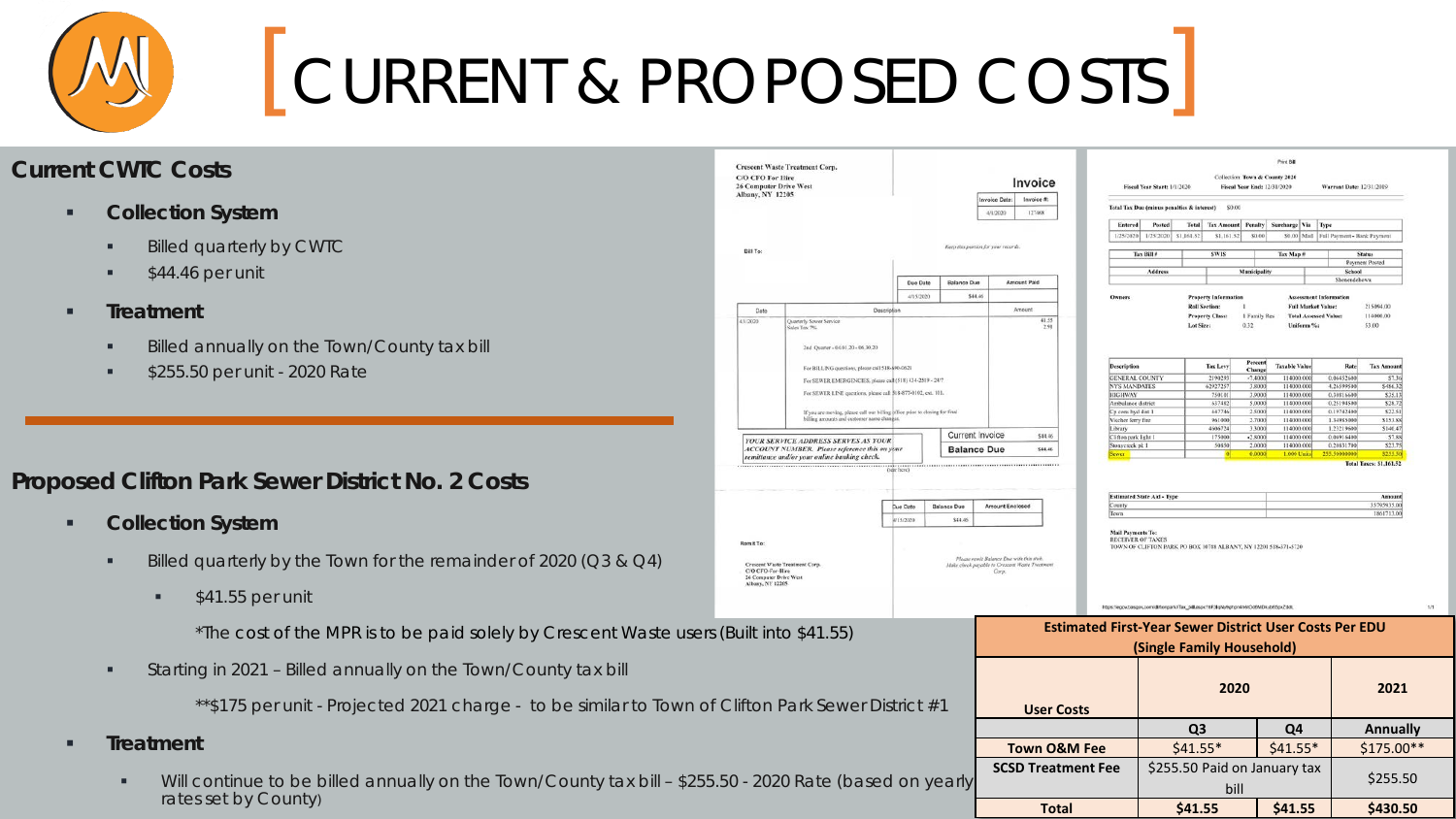

## NEXT STEPS

- **Public Informational Meeting**
	- **June 10, 2020**
- **Prepare Map, Plan and Report**
- **Town Public Hearing** 
	- **June 15, 2020**
	- Adopt Resolution for the creation of the sewer district subject to permissive referendum (30-day waiting period)
- **Adopt Resolution on final formation on or after July 15, 2020**